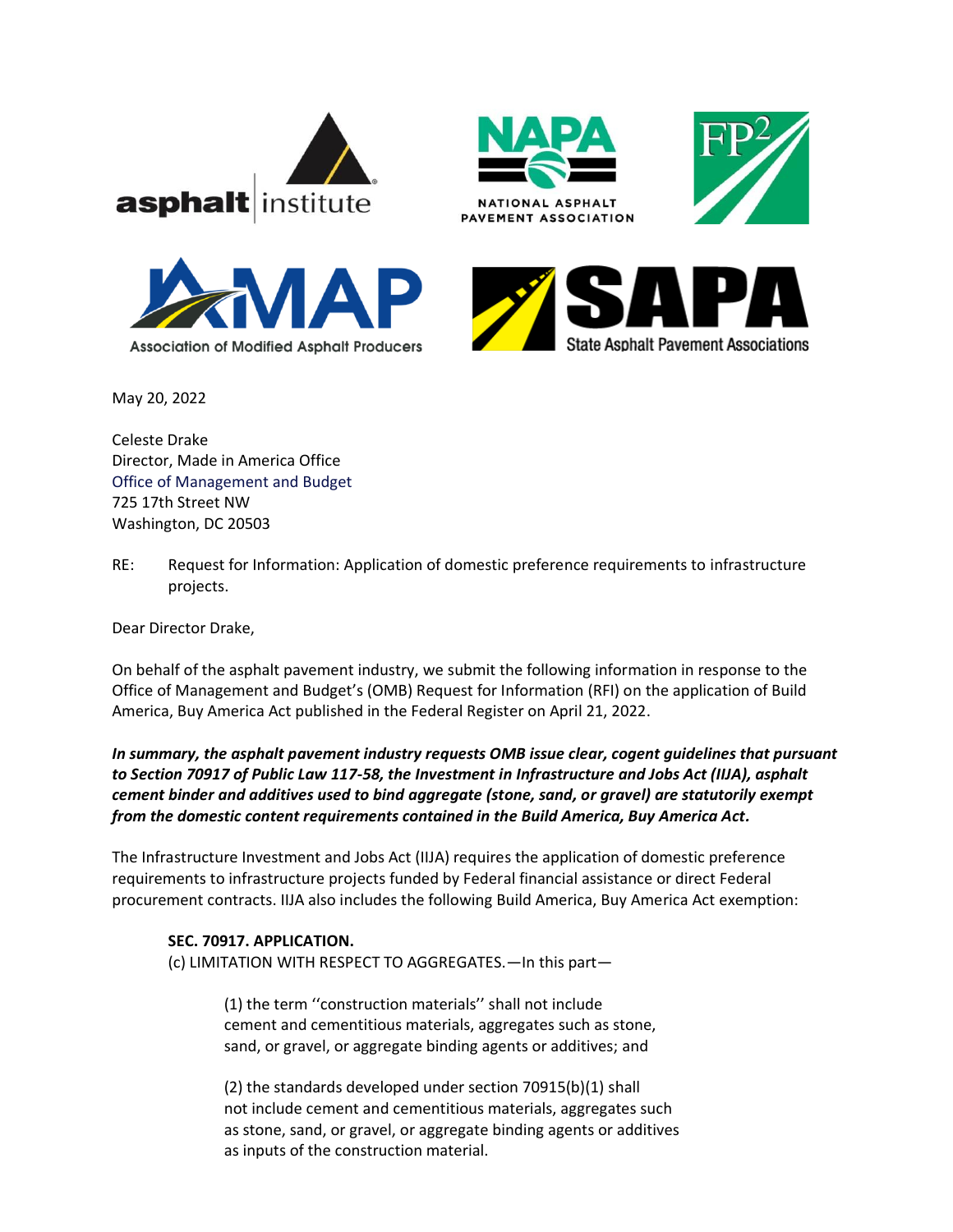Director Celeste Drake May 20, 2022 Page 2

The federal government, and state and local highway agencies procure asphalt mixtures to maintain, preserve, rehabilitate, reconstruct, and construct highways and roads throughout the United States. Asphalt mixtures are a combination of two primary inputs: approximately 95 percent aggregate (stone, sand, or gravel) bound together by approximately 5 percent asphalt cement binder. Asphalt mixtures are produced in the United States at a manufacturing facility known as an asphalt plant, where the aggregates and asphalt cement binder are heated, mixed according to precise engineering formulas to meet specification requirements, and loaded into trucks for transport to the paving site for installation.

The illustration below shows how asphalt concrete mixtures are manufactured using two of the three inputs: aggregates and asphalt cement binder, and then installed at the paving site.



Asphalt cement binder is a cementitious material. Asphalt cement binder is a binding agent that has proven to be readily adhesive, waterproof, and durable. In the United States, "asphalt cement" is often called "asphalt binder." The asphalt cement binder is, as the name implies, the cement that holds the aggregate together. The process of mixing an asphalt cement binder with aggregate to produce an asphalt mixture (aka, asphalt concrete) has been in use for well over 100 years. A Google search will show that "asphalt cement" is frequently used in Federal, state, and local specification documentation. **Thus, asphalt cement binder is a "cementitious material" and is exempt from the Build America, Buy America Act.** 

A third material input to asphalt cement mixtures is additives. Additives are any non-aggregate or nonasphalt cement binder material that is added (1) at the plant directly to the asphalt mixture during production, or (2) added to the asphalt cement binder prior to delivery to the asphalt plant.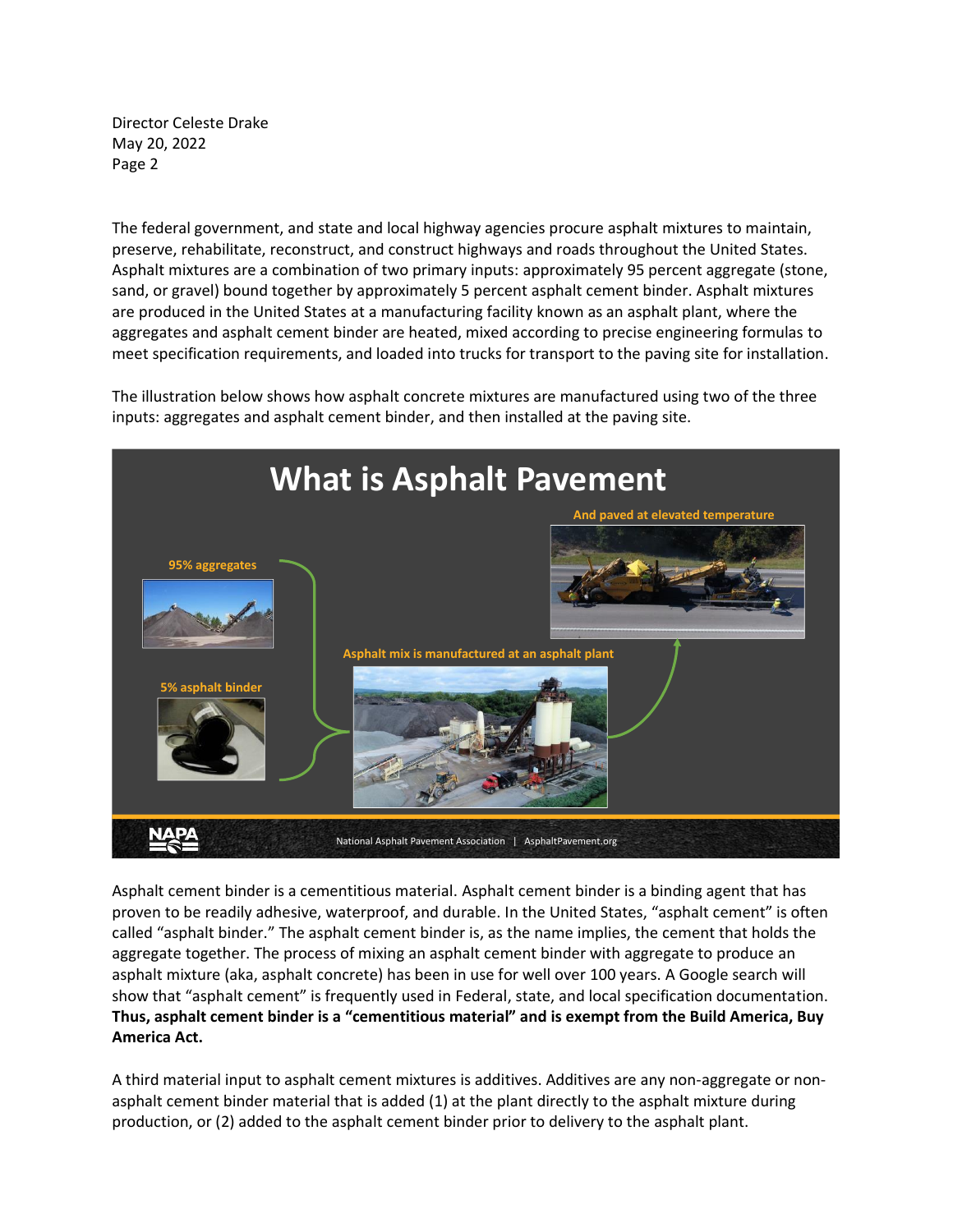Director Celeste Drake May 20, 2022 Page 3

Additives are specified by transportation agencies and are used to improve the physical and chemical properties of asphalt cement binders and mixtures. Typically, additives include polymers, chemicals, and organic chemicals; however, it is important to understand that future technological advances of asphalt pavements may rely on additives currently not in use today to meet performance or sustainability requirements. Enclosure 1 includes a current list of additives commonly used today.

Asphalt additives are specified by federal, state, and local agencies to improve the physical and chemical properties of asphalt binders and mixtures. Additives can include polymers, chemicals, and organic materials. **Based on their use in the production of asphalt mixtures, additives are exempt from the Build America, Buy America Act.**

In closing, we urge OMB to issue clear, unambiguous guidance on the statutory exemption for asphalt cement binder and additives to eliminate any confusion that may lead to unintended supply chain disruptions during the implementation phase of IIJA.

We are available at any time to answer your questions or provide additional information. Thank you for your consideration of our comments on the Build America, Buy America Act.

Sincerely,

Peter T. Grass, P.E., CAE President Asphalt Institute

Audrey Copeland, Ph.D., P.E. President & CEO National Asphalt Pavement Association

Rick Chuch

Rick Church Executive Director FP<sup>2</sup> Inc.

 Ali Mostardo Executive Director Association of Modified Asphalt Producers

in Man

Kevin Monaco Chair State Asphalt Pavement Associations\*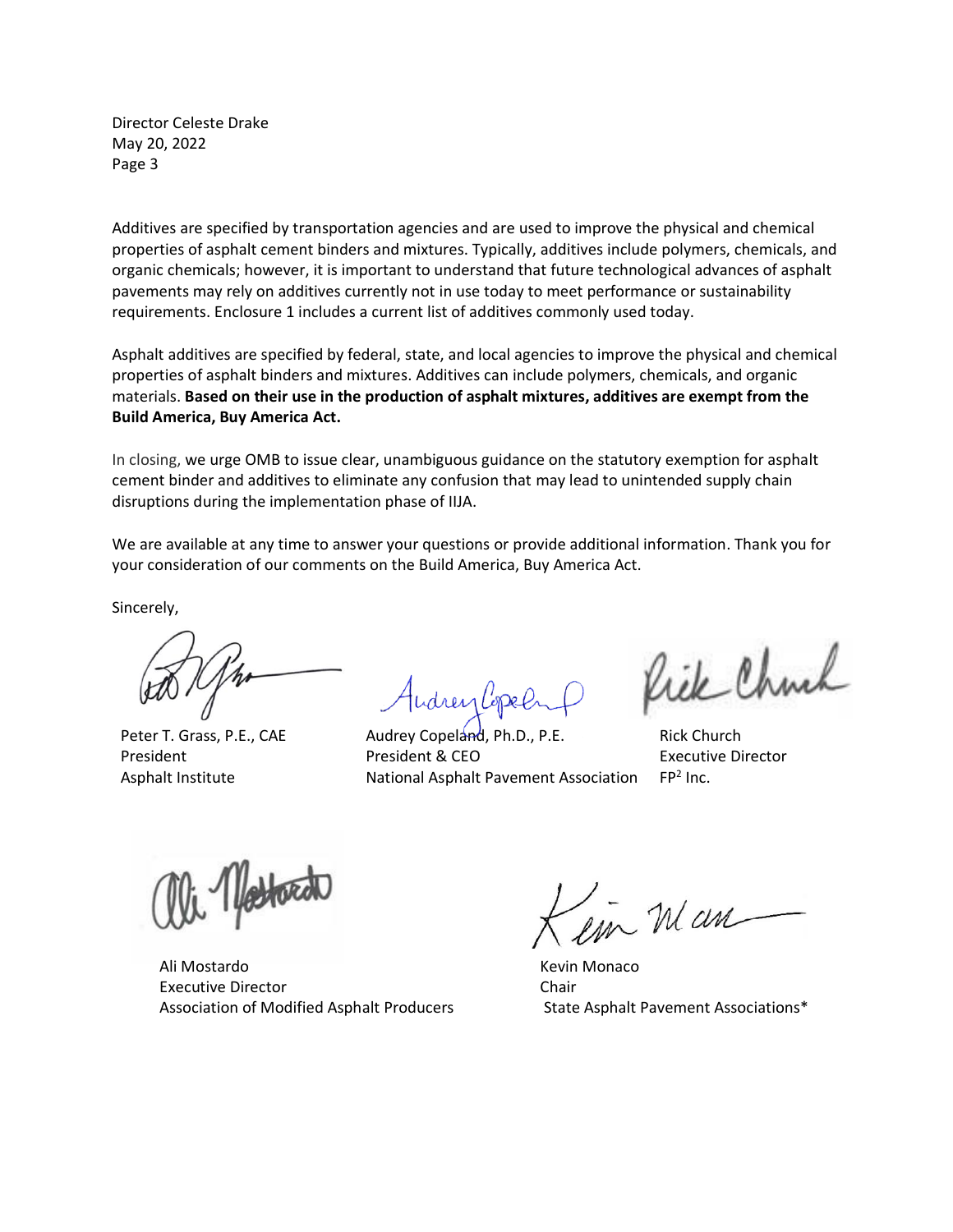## **\*State Asphalt Pavement Associations**

Alabama Asphalt Pavement Association Arkansas Asphalt Pavement Association California Asphalt Pavement Association California Construction and Industrial Materials Association Colorado Asphalt Pavement Association Connecticut Asphalt & Aggregate Producers Association Dakota Asphalt Pavement Association Delaware Asphalt Pavement Association Asphalt Contractors Association of Florida Georgia Asphalt Pavement Association Hawaii Asphalt Paving Industry Illinois Asphalt Pavement Association Asphalt Pavement Association of Indiana Asphalt Paving Association of Iowa Kansas Asphalt Pavement Association The Plantmix Asphalt Industry of Kentucky Louisiana Asphalt Pavement Association Maine Asphalt Pavement Association The Maryland Asphalt Association Massachusetts Aggregate & Asphalt Pavement Association Asphalt Pavement Association of Michigan Minnesota Asphalt Pavement Association Mississippi Asphalt Pavement Association Missouri Asphalt Pavement Association New Jersey Asphalt Pavement Association Asphalt Pavement Association of New Mexico New York Construction Materials Association Carolina Asphalt Pavement Association Flexible Pavements of Ohio Oklahoma Asphalt Pavement Association Asphalt Pavement Association of Oregon Pennsylvania Asphalt Pavement Association South Carolina Asphalt Pavement Association Tennessee Road Builders Association Texas Asphalt Pavement Association Utah Asphalt Pavement Association Virginia Asphalt Association Washington Asphalt Pavement Association Asphalt Pavement Association of West Virginia Wisconsin Asphalt Pavement Association